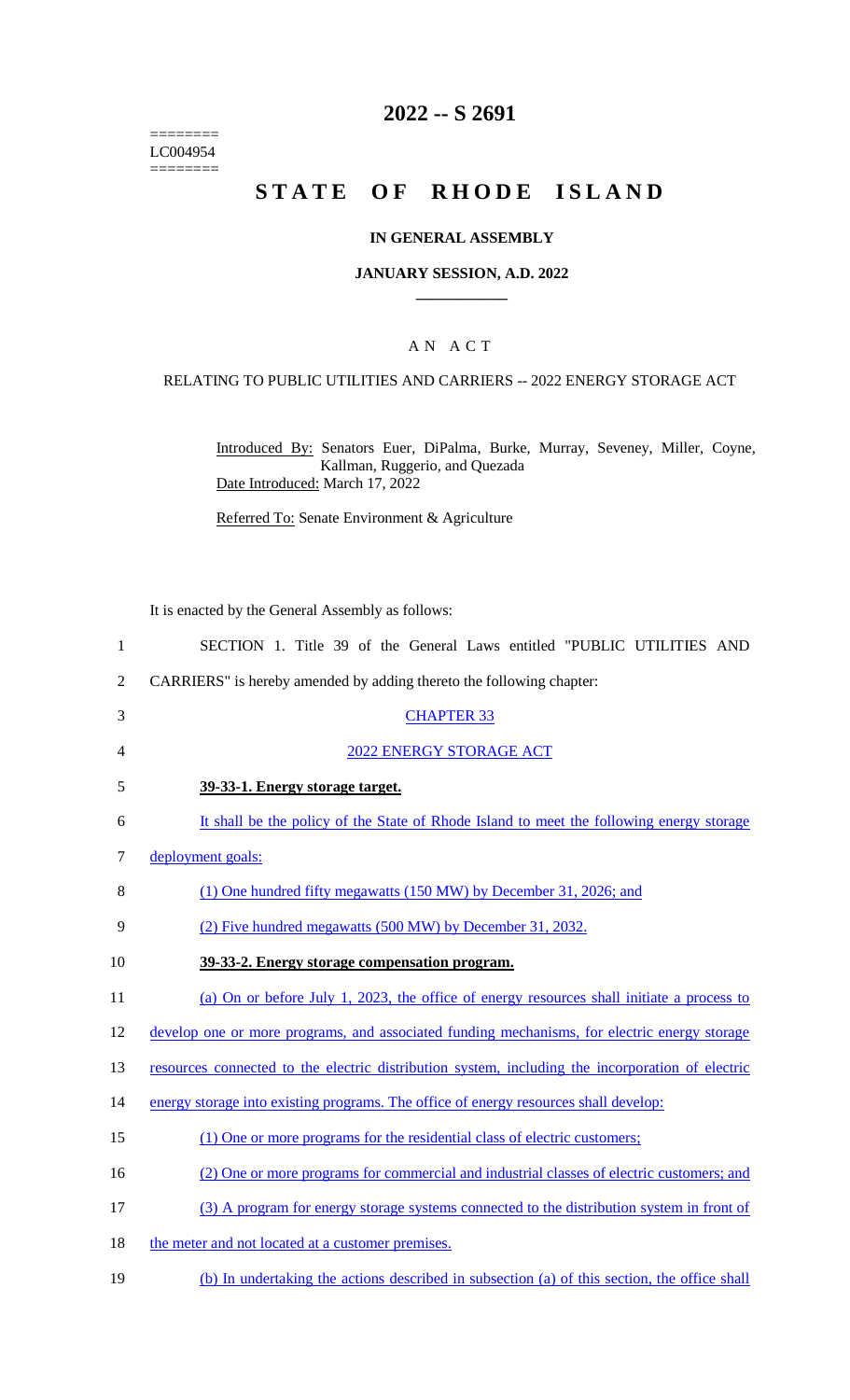1 consider one or more programs to incentivize the deployment of energy storage technologies 2 connected to the electric distribution system that most effectively leverage the value of such 3 technologies to achieve objectives including, but not limited to: 4 (1) Providing positive net present value to all ratepayers, or a subset of ratepayers paying 5 for the benefits that accrue to that subset of ratepayers; 6 (2) Providing multiple types of benefits to the electric grid, including, but not limited to, 7 customer, local, or community resilience, ancillary services, leveling out peaks in electricity use or 8 that support the deployment of other distributed energy resources; 9 (3) Fostering the sustained, orderly development of a state-based energy storage industry; 10 and 11 (4) Maximizing the value from the participation of energy storage systems in capacity 12 markets. The office of energy resources shall include consideration of all energy storage 13 configurations that are connected to the distribution system, including systems connected in front 14 of the meter and not located at a customer premises. 15 (c) The office of energy resources may select the electric distribution company, a third 16 party it deems appropriate, or any combination thereof, to implement one or more programs for 17 electric energy storage resources connected to the electric distribution system. 18 (d) The office of energy resources shall file the proposed program with the public utilities 19 commission for review and supervision. The public utilities commission shall issue a final decision 20 on the proposed program within one hundred twenty (120) days of the filing by the office of energy 21 resources. 22 **39-33-3. Energy storage rate design.**  23 (a) The electric distribution company shall complete and file with the public utilities 24 commission a cost-of-service study for energy storage systems connected to the distribution system 25 in front of the meter not later than March 31, 2023. On or before July 31, 2023, the electric 26 distribution company shall file with the public utilities commission electric rate tariffs to apply to 27 energy storage systems interconnected and providing retail service to their distribution system. The 28 filing shall include at least one rate tariff that is applicable to front of the meter energy storage. The 29 tariff shall not include costs that are otherwise recouped via project sponsor-funded interconnection 30 upgrades or otherwise paid directly by the project sponsor, and shall include rates designed to 31 reflect cost causation and ensure that energy storage systems are incentivized to charge and 32 discharge at times that benefit the system. 33 SECTION 2. Chapter 39-26.1 of the General Laws entitled "Long-Term Contracting 34 Standard for Renewable Energy" is hereby amended by adding thereto the following section: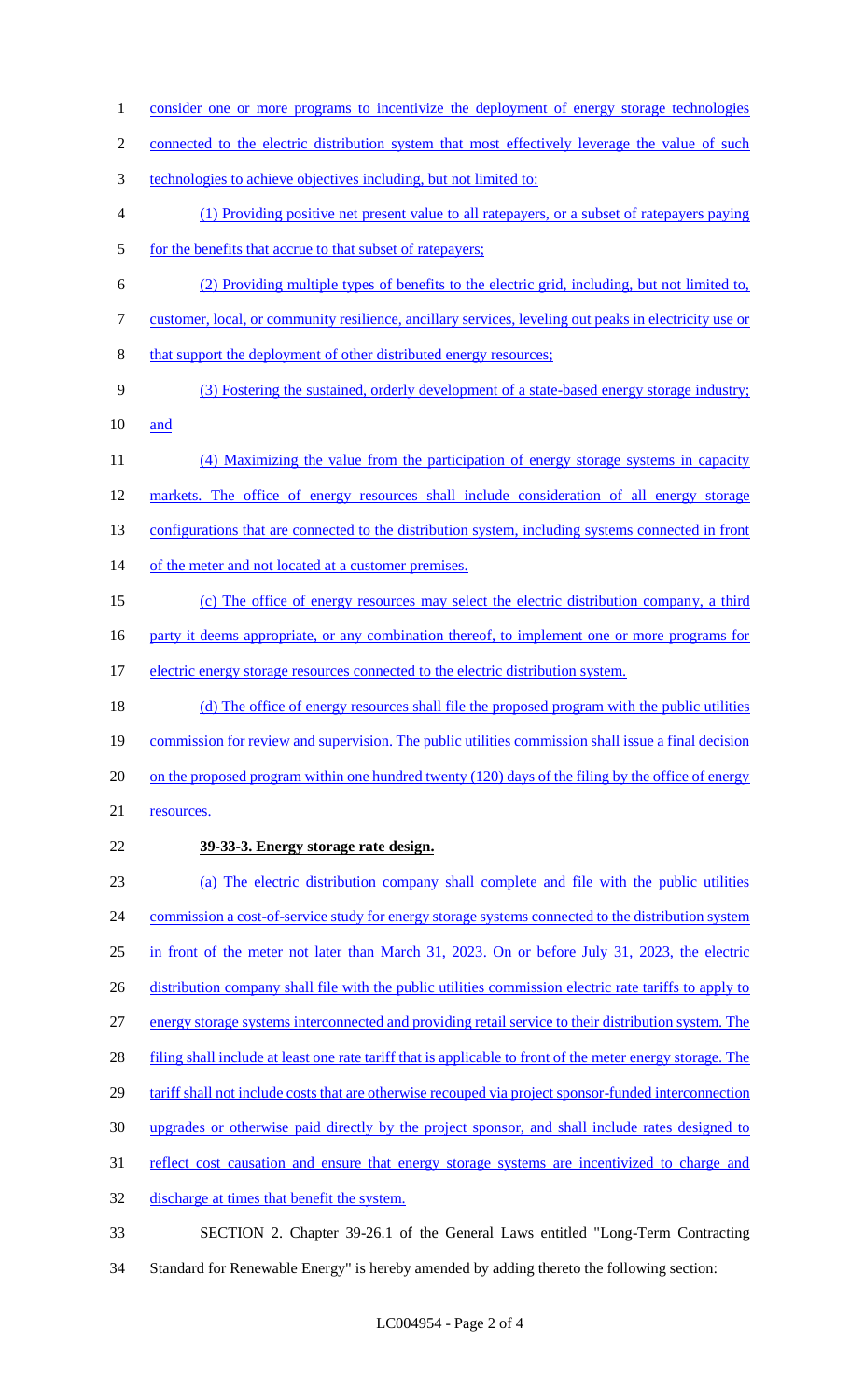# **39-26.1-10. Energy storage procurement.**

| $\overline{2}$ | (a) The electric distribution company shall issue and, subject to review and approval of the         |
|----------------|------------------------------------------------------------------------------------------------------|
| 3              | commission, select a reasonable, open, and competitive method of soliciting proposals from third     |
| $\overline{4}$ | parties for energy storage projects connected to the transmission or distribution system in front of |
| 5              | the meter, including, but not limited to, long-duration energy storage projects, that would achieve  |
| 6              | the goals in chapter 33 of title 39.                                                                 |
| 7              | (b) The solicitation method shall be informed by a request for information on potential              |
| 8              | contract structures between electric distribution companies and third-party operators of energy      |
| 9              | storage projects, and products or services that may be procured.                                     |
| 10             | (c) The solicitation process shall permit a reasonable amount of negotiating discretion for          |
| 11             | the parties to engage in arms-length negotiations over final contract terms.                         |
| 12             | (d) Each contract entered into pursuant to this section shall contain a condition that it shall      |
| 13             | not be effective without commission review and approval.                                             |
| 14             | (e) Any agreement entered into pursuant to this section shall be subject to review and               |
| 15             | approval by the public utilities commission, which review shall be completed not later than one      |
| 16             | hundred twenty (120) days after the date on which such agreement is filed with the authority. The    |
| 17             | commission shall approve any such agreement if it determines that:                                   |
| 18             | (1) The contract is commercially reasonable as defined in $\S$ 39-31-3;                              |
| 19             | (2) The requirements for the solicitation have been met;                                             |
| 20             | (3) The contract is consistent with the state's greenhouse gas reduction targets; and                |
| 21             | (4) The contract is consistent with the purposes of this chapter and contributes to the              |
| 22             | achievement of the energy storage goals established in § 39-33-1.                                    |
| 23             | (f) The net costs of any such agreement, including costs incurred by the electric distribution       |
| 24             | companies under the agreement and reasonable costs incurred by the electric distribution             |
| 25             | companies in connection with the agreement, shall be recovered through a fully reconciling           |
| 26             | component of electric rates for all customers of electric distribution companies. Any net revenues   |
| 27             | from the sale of products purchased in accordance with long-term contracts entered into pursuant     |
| 28             | to this section shall be credited to customers through the same fully reconciling rate component for |
| 29             | all customers of the contracting electric distribution company.                                      |
| 30             | SECTION 3. This act shall take effect upon passage.                                                  |
|                |                                                                                                      |

======== LC004954  $=$